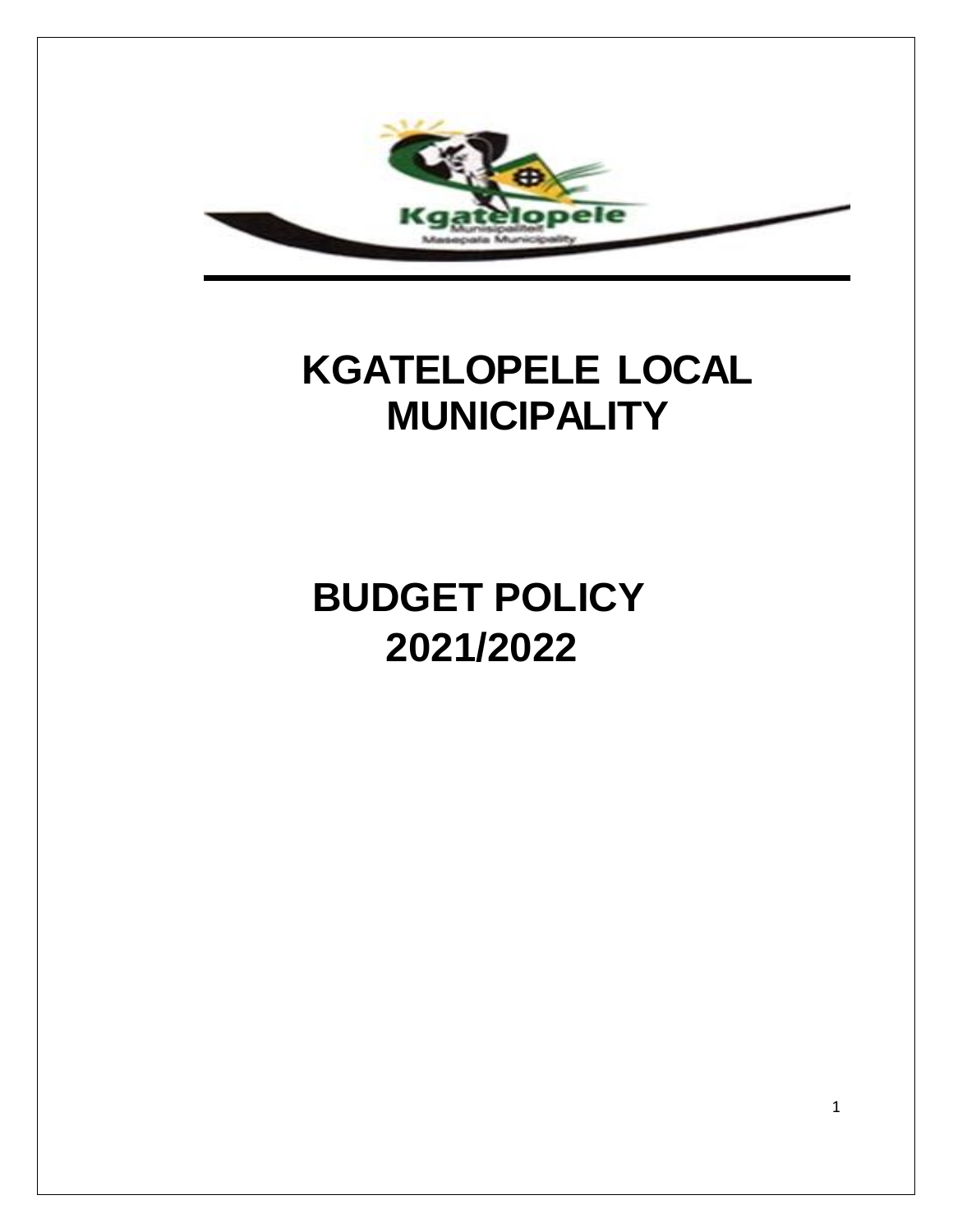## **1. Objective**

The objective of this policy is to set out the budgeting principles and procedures which the municipality will follow in preparing each annual budget, as well as the adjustment budget.

## **2. Compliance with Legal Provisions**

In the process of preparing the budget, the Municipality, the Mayor, political office bearers, Municipal Manager, Chief Financial Officer and other officials shall comply with all relevant legal requirements, including in particular:

2.1. The provisions of Chapter 4 (Sections 15 to 33) of the Local Government: Municipal Finance Management Act, 2003 ("the MFMA"), as well as Sections 42, 43, 52, 53,54,55, 68, 69, 70, 71, 72, 75, 80, 81 and 83 thereof; and

2.2. The Municipal Budget and Reporting Regulations ("the Regulations") published in terms of Section 168 of the MFMA under General Notice 393 of 2009; and

2.3. All relevant budget-related circulars and notices issued by the National Treasury.

## **3. Budget Steering Committee**

3.1. The Municipal Manager of the Municipality shall establish a Budget Steering Committee as required by Regulation 4 of the budget Regulations.

3.2. The function of the Budget Steering Committee is to provide technical assistance to the Mayor in discharging the responsibilities set out in Section 53 and elsewhere in the MFMA.

## **4. Budget –Related Policies**

4.1The Municipal Manager must ensure that budget related policies of the Municipality, or any necessary amendments to such policies, are prepared for tabling in the council by the applicable deadline specified in terms of Section 21(1) (b) of the MFMA.

4.2. The Municipality may consult with professional bodies and advisors for purposes of preparing such policies.

4.3. Policies that affect or are affected by the annual budget include the following:

• Indigent subsidy policy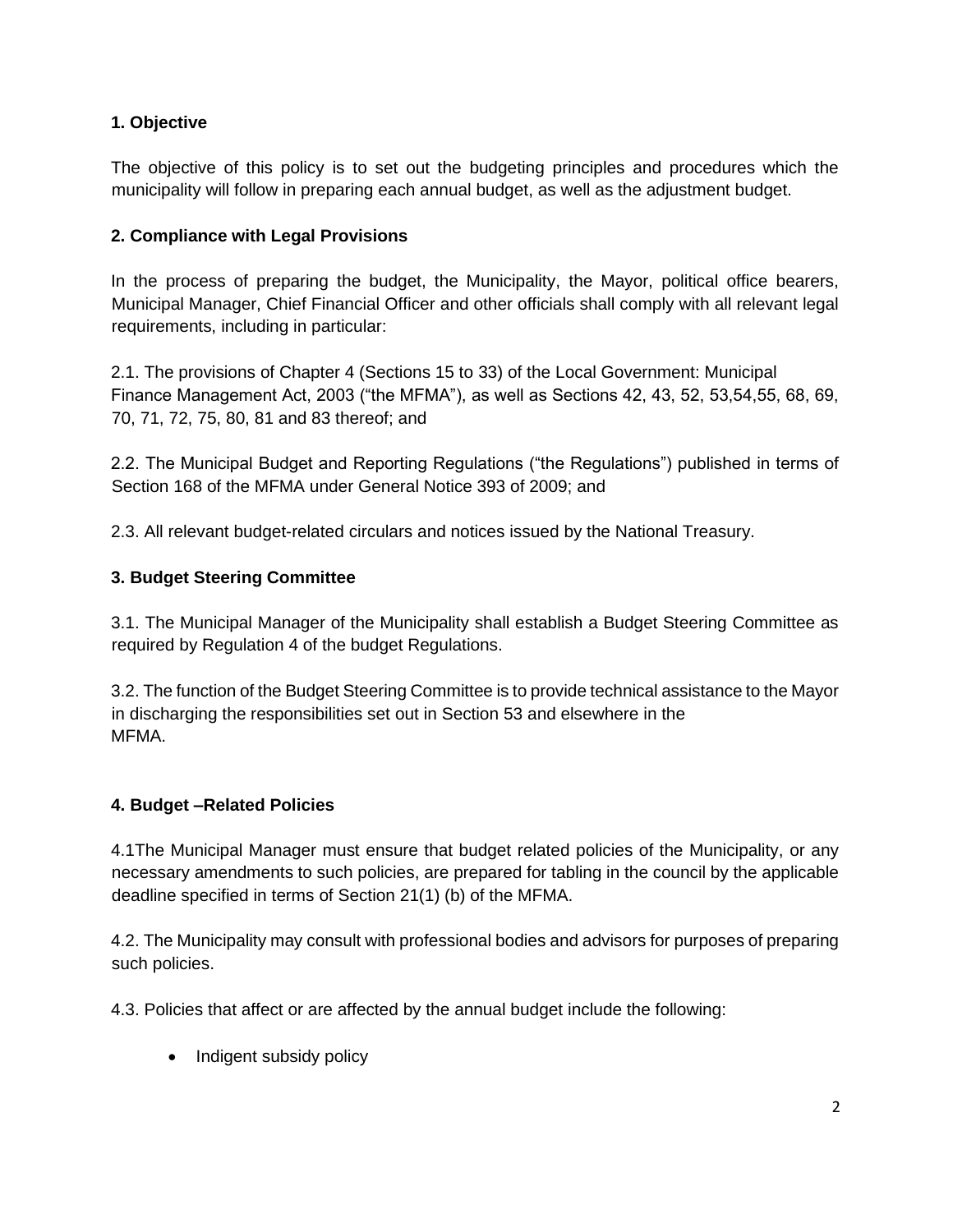- Inventory management policy
- Bad debt policy
- Banking and Investment Policy
- Borrowing Policy
- Budget Policy
- Credit Control Policy
- Funding and reserve
- Tariff policy
- Fruitless and wasteful expenditure Policy
- Distribution losses policy
- Subsistence and travelling
- Property rates policy
- Virement Policy
- Petty cash Policy
- Supply Chain Management Policy
- Cellphone Policy
- SCM Infrastructure Procurement and Delivery Management Policy

## **5. Delegations and Responsibility for Implementation**

5.1. All such powers as may be necessary for the accounting officer and the chief financial officer to carry out their respective responsibilities under this policy shall be delegated or sub delegated, as the case may require, to them in accordance with the relevant provisions of the MFMA and the Municipal Systems Act and recorded in the appropriate register of delegations.

5.2. The Municipal Manager shall be responsible for the implementation of this policy, provided that the Municipal Manager shall delegate such powers to the Chief Financial Officer.

#### **6. Commencement**

This policy will be effective on the date of adoption by Council.

## **7. Budget Time Schedule**

7.1. The Mayor of the municipality shall table the budget time schedule as required by Section 21 (1) (b), for the adoption by council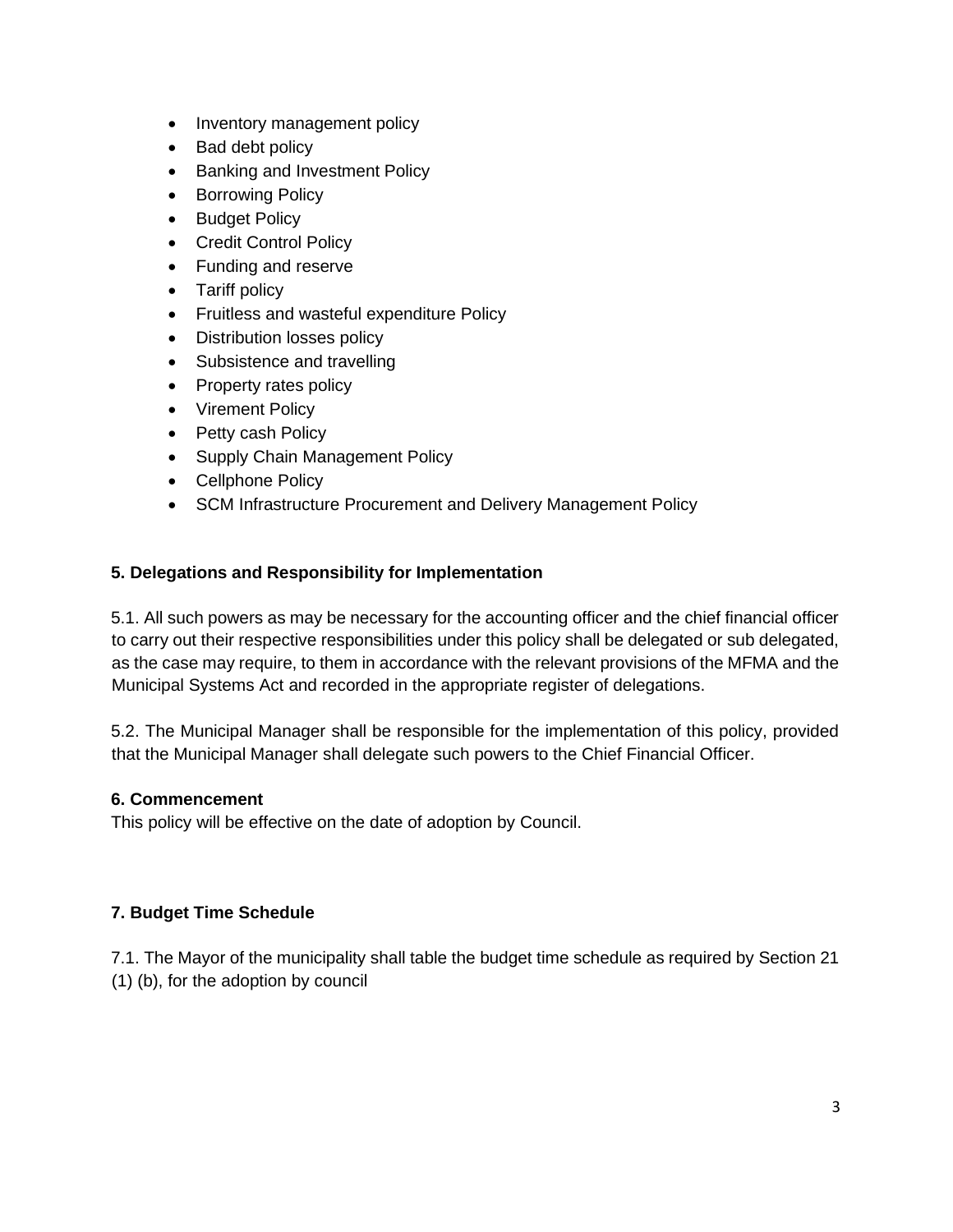7.2. Such time schedule shall indicate the target dates for the draft revision of the IDP and the preparation of the annual budget for that budget year, The target dates shall follow the prescriptions of the Municipal Finance Management Act.

7.3. The Chief Financial Officer shall be responsible for ensuring that the time schedule is adhered to.

## **8. Budget to be balanced**

The annual or adjustments budget shall be approved by the council only if it has been properly balanced, that is, if the sources of finance which are realistically envisaged to fund the budget equal the proposed expenses.

## **9. Funding of Expenditure**

9.1. In accordance with the provisions of Section 18(1) of the MFMA, an annual budget may be funded only from:

9.1.1. Realistically anticipated revenues to be collected

9.1.2. Cash-backed accumulated funds from previous years' surpluses not committed for other purposes;

9.1.3. Borrowed funds, but only for capital projects.

9.2. Realistically anticipated revenues to be received from national or provincial government, national or public entities, other municipalities, municipal entities, donors or any other source may be included in an annual budget only if there is acceptable documentation that guarantees the funds, as provided by Regulation 10 (2) of the Budget regulations

9.3. All expenses, excluding depreciation expenses, shall be cash-funded.

## **10. Zero -Based Budgeting**

Except in so far as capital projects represent a contractual commitment of the Municipality extending over more than one financial year, the annual budget shall be prepared from a zero base.

## **11. Contents of Budget**

11.1. The budget must comply with the provisions of Section 17(1) of the MFMA, and in particular: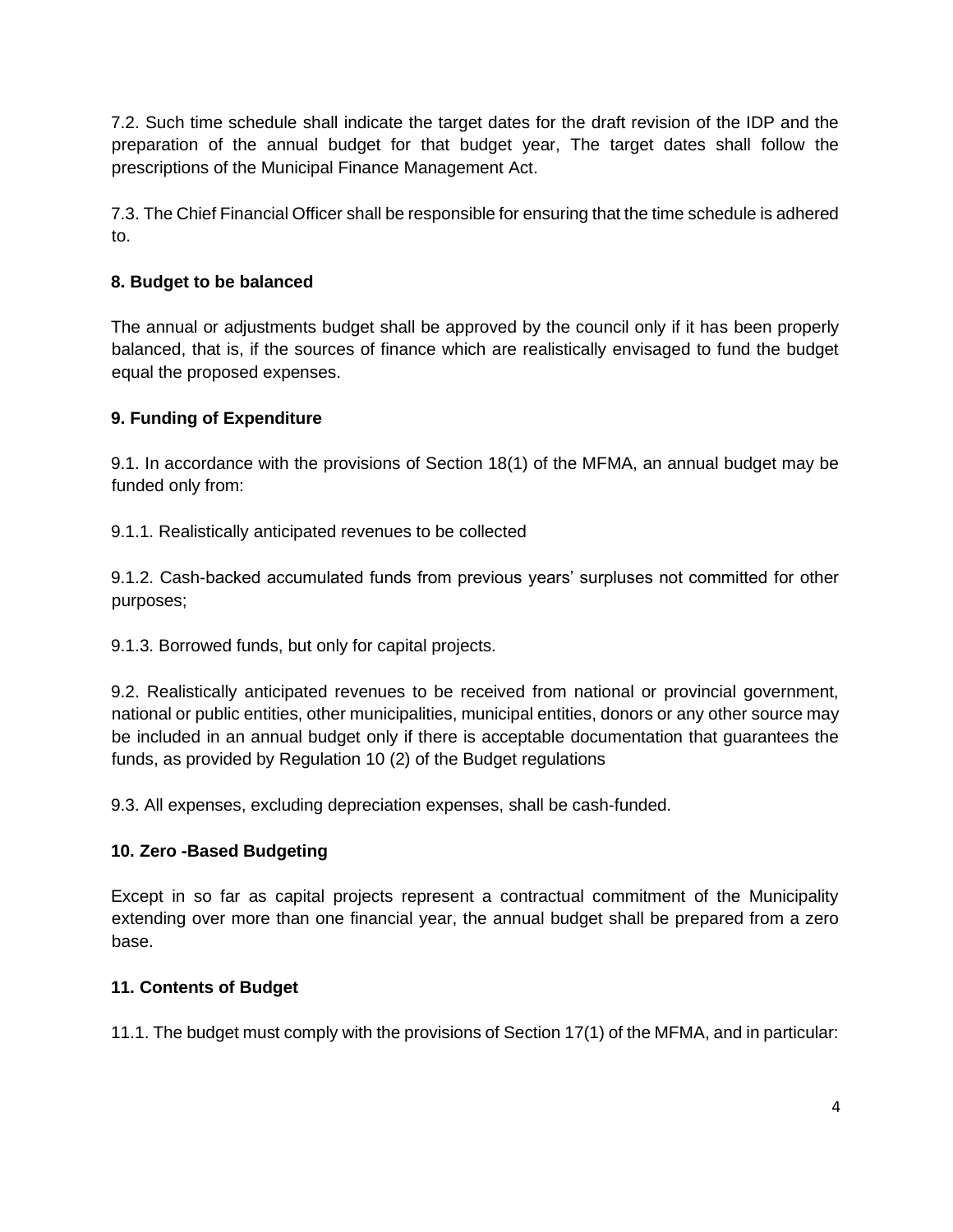- 11.1.1. The budget must be in the format prescribed by the regulations;
- 11.1.2. The budget must reflect the realistically expected revenues by major source for the budget year concerned;
- 11.1.3. The expenses reflected in the budget must be divided into the votes of the various departments of the municipality;
- 11.1.4. The budget must also contain:

11.1.4.1. The foregoing information for the two years immediately succeeding the financial year to which the budget relates;

11.1.4.2. The actual revenues and expenses for the previous financial year, and

11.1.4.3. The estimated revenues and expenses for the current year.

11.2. The budget must be accompanied by all of the documents referred to in Section 17(3) of the MFMA.

11.3. For the purposes of Section 17(3)(k) of the MFMA, the salary, allowances and benefits of each person referred to therein must be stated individually.

#### **12. Capital and Operating Components**

12.1. The annual budget and adjustments budget shall, as required by Section 17(2) of the MFMA consist of:

12.1.1. The capital component, and

12.1.2. The operating component.

12.2. The operating component shall duly reflect the impact of the capital component on:

12.2.1. Depreciation charges;

12.2.2. Repairs and maintenance expenses; 12.2.3.

Interest payable on external borrowings; and

12.2.4. Other operating expenses.

12.3. Before approving the capital budget component of the annual or adjustments budget, the council shall consider the impact of the capital component on the present and future operating budgets of the municipality in relation to the items referred to in 12.2.1 to 12.2.4.

12.4. Each department head shall, prior to providing for any expenditure in respect of any capital item in the budget of his or her department's budget, and in any event no later than 31 January prepare and submit to the Chief Financial Officer a business plan relating to such capital item, which business plan shall contain the following information regarding such item:

12.4.1. A full description; 12.4.2. Its purpose;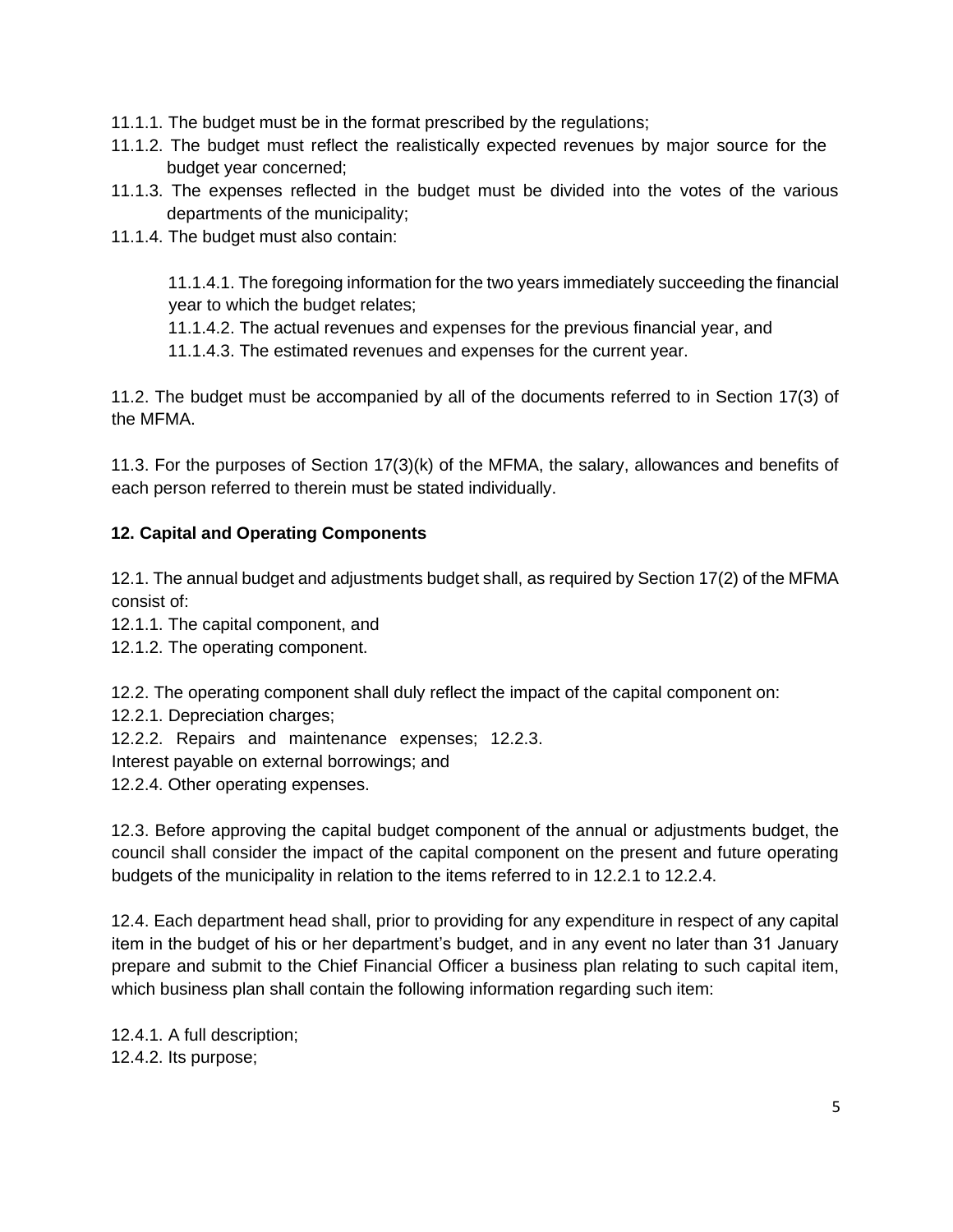- 12.4.3. The expected beneficiaries;
- 12.4.4. Alternative means of providing the same benefits;
- 12.4.5. An acquisition, construction and implementation plan ( as applicable);
- 12.4.6. The expected useful life;
- 12.4.7. The principal cost;
- 12.4.8. The sources of funding;
- 12.4.9. A schedule of financing costs;
- 12.4.10. A maintenance plan;
- 12.4.11. A schedule of maintenance costs;
- 12.4.12. A depreciation schedule;
- 12.4.13. Insurance costs;

#### **13. Capital Replacement Reserve**

13.1. The council shall establish a capital replacement reserve for the purpose of financing capital projects and the acquisition of capital assets.

13.2. Such reserve shall be established from the following sources of revenue:

13.2.1. Inappropriate cash-backed surpluses to the extent that such surpluses are not required for operational purposes;

13.2.2. interest on the investments of the asset financing reserve, appropriated in terms of the banking and investments policy;

13.2.3. Further amounts appropriated as contributions in each annual or adjustments budget; and

13.2.4. net gains on the sale of fixed assets.

## **14. Financing of Capital Budget**

14.1. The Chief Financial Officer shall make recommendations on the financing of the draft capital budget for the ensuing and future financial years, indicating the impact of viable alternative financing scenarios on future expenses, and specifically commenting on the relative financial merits of internal and external financing options.

14.2. The provisions of Regulation 11 of the Regulations must be complied with in relation to the funding of capital expenditure.

#### **15. Determination of Votes**

15.1. In preparing the operating budget, the Chief Financial Officer shall determine the number and type of votes to be used, provided that in so doing the chief financial Officer shall properly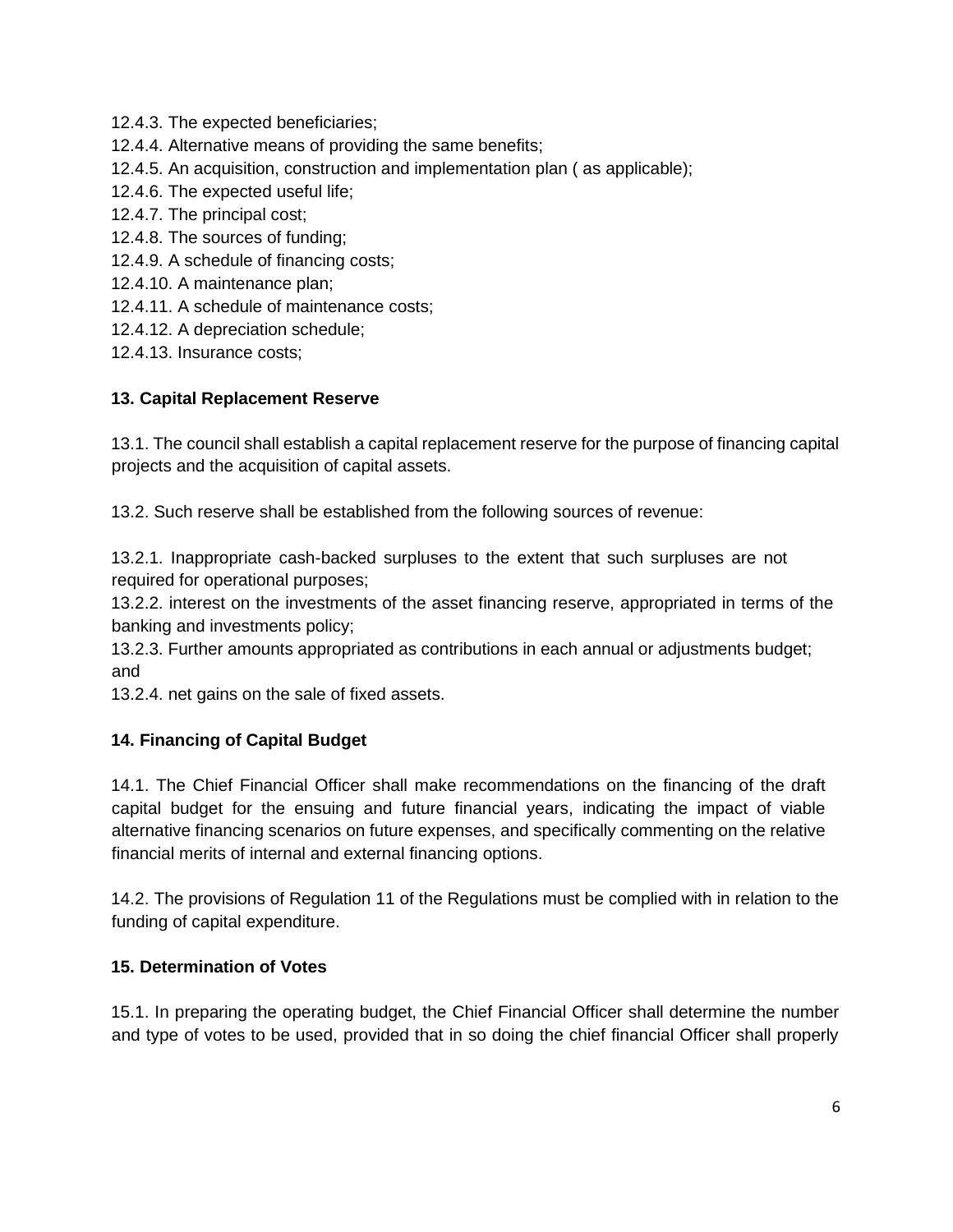and adequately reflect the organizational structure of the municipality, and further in so doing shall comply with the budget format prescribed by the Regulations.

15.2. Each departmental head shall be responsible for determining the line items to be shown under each vote, subject to the approval of the Chief Financial Officer.

## **16. Provisions for Leave and employee benefits, Bad Debts and Obsolescence**

16.1. The municipality shall establish and maintain a provision for accrued leave entitlements of officials as at 30 June of each financial year, and shall budget appropriately for contributions to such provision in each annual and adjustments budget, as well as for staff benefits, including post-retirement benefits.

16.2. The municipality shall establish and maintain a provision for bad debts in respect of its approved rates and tariffs policies, and shall budget appropriately for contributions to such provision in each annual and adjustments budget.

16.3. The municipality shall establish and maintain a provision for the obsolescence and deterioration of stock, and shall budget appropriately for contributions to such provision in each annual and adjustments budget.

## **17. Provision for Maintenance**

17.1. The Municipality shall adequately provide in each annual and adjustments budget for the maintenance of its fixed assets in accordance with its fixed asset management and accounting policy.

17.2. Notwithstanding anything contained to the contrary in any other policy of the Municipality, no funds budgeted for maintenance may be used or transferred for any other purpose without the express consent of the CFO.

## **18. Salaries and Allowances**

The budget for salaries, allowances and salaries-related benefits shall be separately prepared, and shall not exceed 40% of the aggregate operating budget component of the annual or adjustments budget. For purposes of applying this principle, the remuneration of political office bearers and other councillors shall not be included in this limit.

## **19. Depreciation and Finance Charges**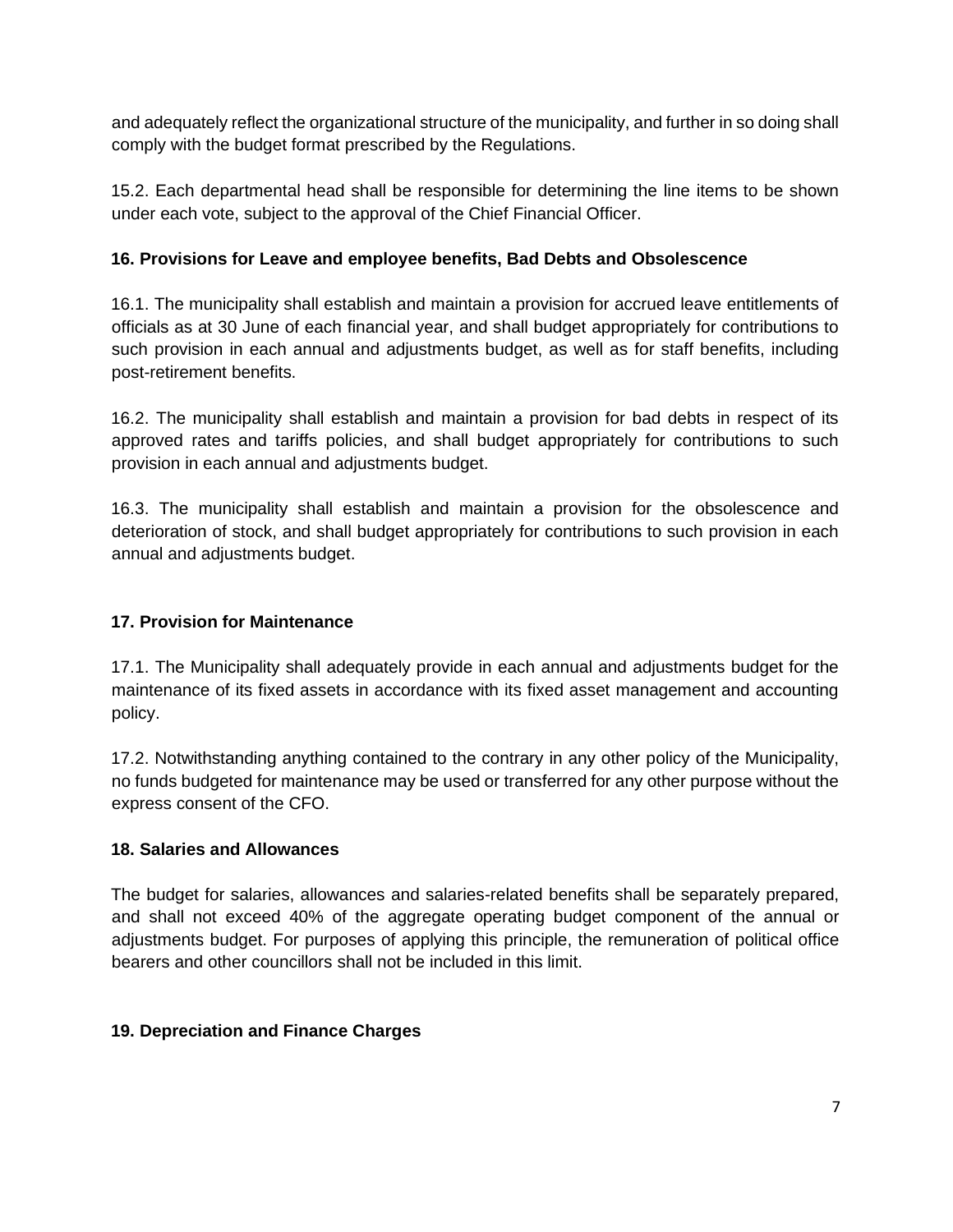19.1. Depreciation and finance charges together shall not exceed 5% of the aggregate expenses budgeted for in the operating budget component of each annual or adjustments budget.

19.2. Finance charges payable by the municipality shall be apportioned between departments or votes on the basis of the proportion at the last balance sheet date of the carrying value of the fixed assets belonging to such department or vote to the aggregate carrying value of all fixed assets in the municipality. However, where it is the council's policy to raise external loans only for the financing of fixed assets in specified council services, finance charges shall be charged to or apportioned only between the departments or votes relating to such services.

19.3. The Chief Financial Officer shall determine the depreciation expenses to be charged to each vote, and the apportionment of interest payable to each vote.

#### **20. Indigent Relief**

The cost of indigent relief must be separately reflected in the appropriate votes.

#### **21. Allocations from Other Organs of State**

21.1. Allocations from other organs of state shall be properly reflected in the annual and adjustments budget, and the estimated expenses against such allocations (other than the equitable share) must be appropriately recorded.

21.2. The provisions of Regulation 10(2) of the Regulations must be complied with in regard to anticipated revenues to be received from national or provincial government, national or public entities, other municipalities, municipal entities, donors

#### **22. Rates as a Source of Income**

In preparing its revenue budget, the Municipality shall strive to maintain realistic revenues from property rates in terms of its property rates policy.

#### **23. Impact of Rates and Tariffs**

When considering the draft annual budget, the council shall consider the impact, which the proposed increases in rates and service tariffs will have on the monthly municipal accounts of households in the municipal area.

#### **24. Determination of Growth Factors**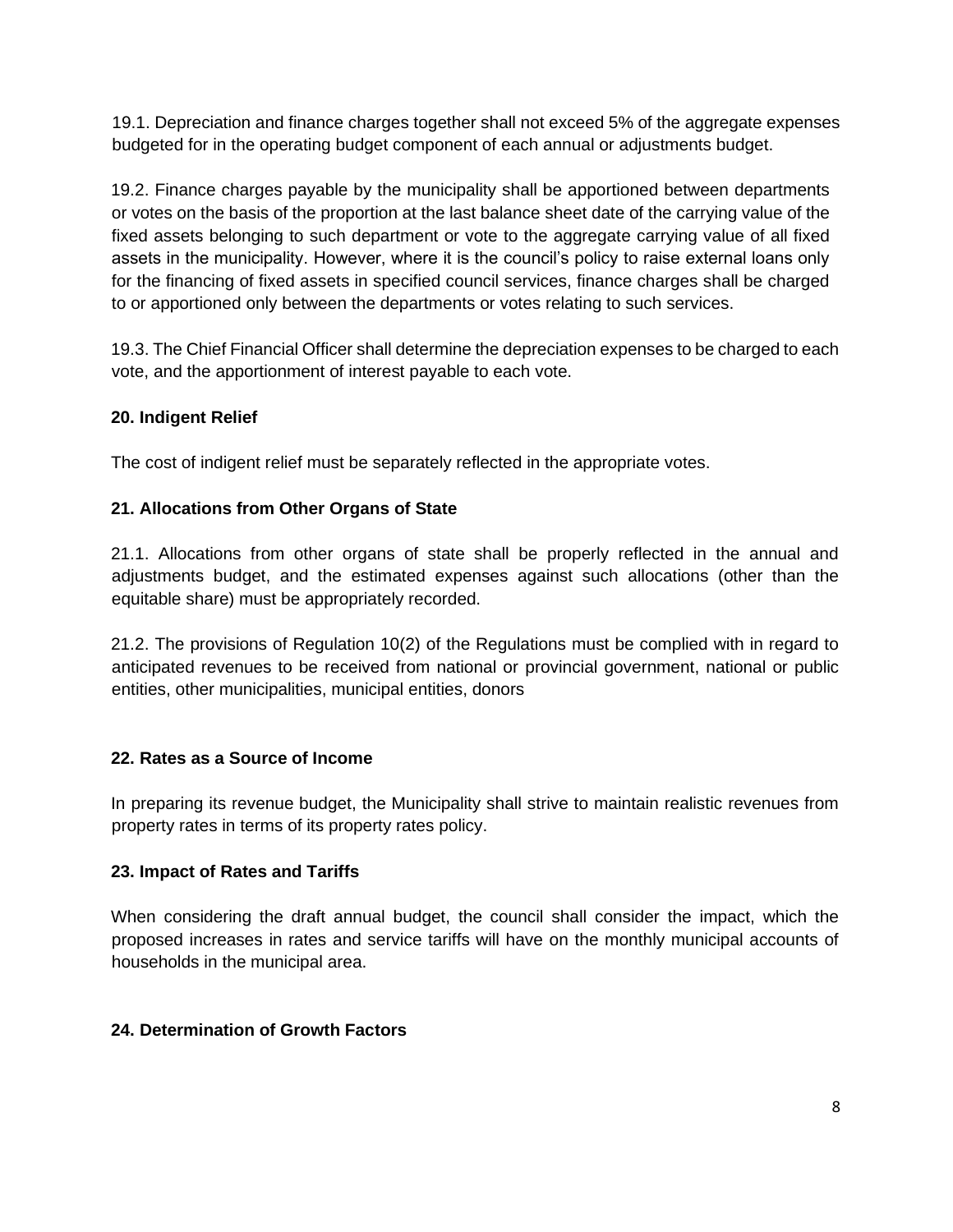The Chief Financial Officer shall, with the approval of the mayor and the municipal manager, and considering the municipality's current financial performance, determine the recommended aggregate growth factor(s) using the National Treasury Guidelines.

## **25. Tabling of Annual Budget**

The Annual budget must, as required by Section 16 of the MFMA, be tabled at a council meeting at least 90 days before the start of a budget year, and when tabled must, as required by Regulation 14(1) of the Regulations:

25.1. be in the format in which it will eventually be approved by council; and 25.2. be credible and realistic such that it is capable of being approved and implemented as tabled.

## **26. Publication of Annual Budget**

26.1. In accordance with Section 22 of the MFMA, the Municipal Manager shall ensure that immediately after the annual budget is tabled in the Council:

26.1.1. The budget is made public in accordance with the provisions of the Local Government: Municipal Systems Act;

26.1.2. The local community is invited to make submissions in regard to the budget;

26.1.3. The budget is submitted to the National Treasury and Provincial Treasury in printed and electronic formats;

26.1.4. The budget is submitted to any prescribed organs of state and to other Municipalities affected by it.

26.2. In addition, the Municipal Manager must comply with the provisions of Regulation 15 of the Regulations.

## **27. Consultations on Tabled Budgets**

27.1. The Municipality shall, after the annual budget is tabled, consider the views of the local community, the National and Provincial Treasuries, organs of state and municipalities which made submissions on the budget, as required by Section 23 of the MFMA, and shall comply with all other requirements of that section.

27.2. The Mayor must for purposes of the abovementioned Section 23 submit to the council the report and comments referred to in Regulation 16 of the Regulations.

## **28. Approval of Annual Budget**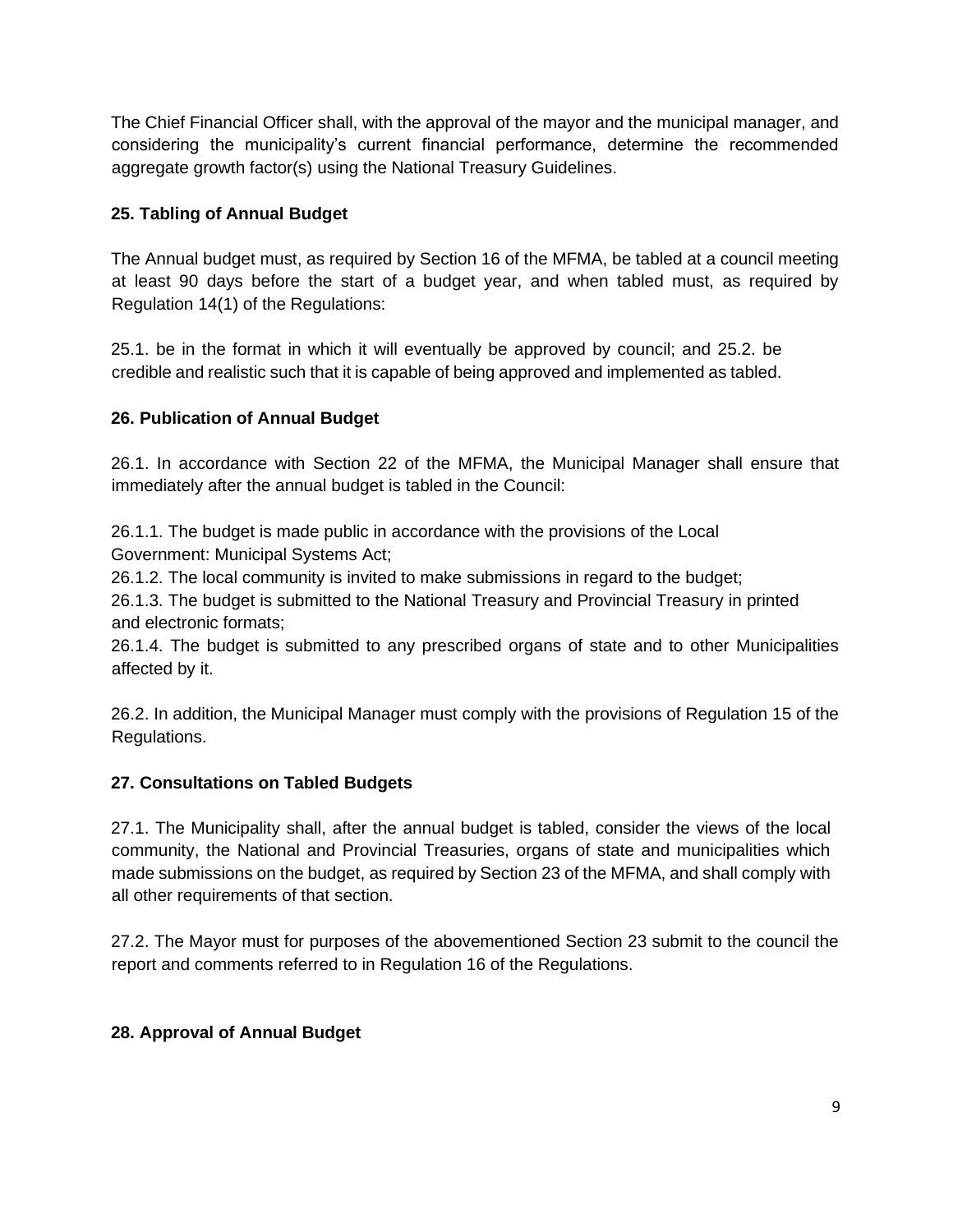28.1. The Council shall approve the budget in accordance the provisions of Section 24 of the MFMA.

28.2. Before approving the budget, the council shall consider the full implications of the budget, as required by Regulation 17 of the Regulations.

## **29. Adjustment Budgets**

If an adjustment budget is required as contemplated in Section 69(2) of the MFMA, such adjustment budgets and the process of adopting it shall comply with the provisions of Regulations 21 to 27 of the Regulations.

#### **30. SDBIP and Performance Agreements**

As required by section 69(3) of the MFMA, the accounting officer must by no later than 14 days after the approval of the annual budget submit to the mayor:

30.1. A draft Service Delivery and Budget Implementation Plan for the year in question; 30.2. Drafts of the annual performance agreements as required by Section 57 of the Municipal Systems Act for the managers referred to in that section.

## **31. Budget Statements, Quarterly Reports and Mid-year budget and performance Assessments**

31.1. The Chief Financial Officer shall compile the monthly budget statements as required by Section 71 of the MFM **31.2. Such Statements shall:** 

31.2.1. Be in the format prescribed by Regulation 28 of the Regulations;

31.2.2. If they are submitted by the mayor to the council in terms of Section 71(1) of the MFMA, be accompanied by a mayor's report in the format prescribed in Regulation 29 of the Regulations;

31.2.3. Be placed on the Municipality's website.

31.3. The Mayor's quarterly report on the implementation of the budget and the financial state of affairs of the Municipality as required by Section 52(d) of the MFMA must comply with the requirements of Regulation 31 of the Regulations and be published in accordance with Section 75(1) (k) of the MFMA and Regulation 32 of the Regulations.